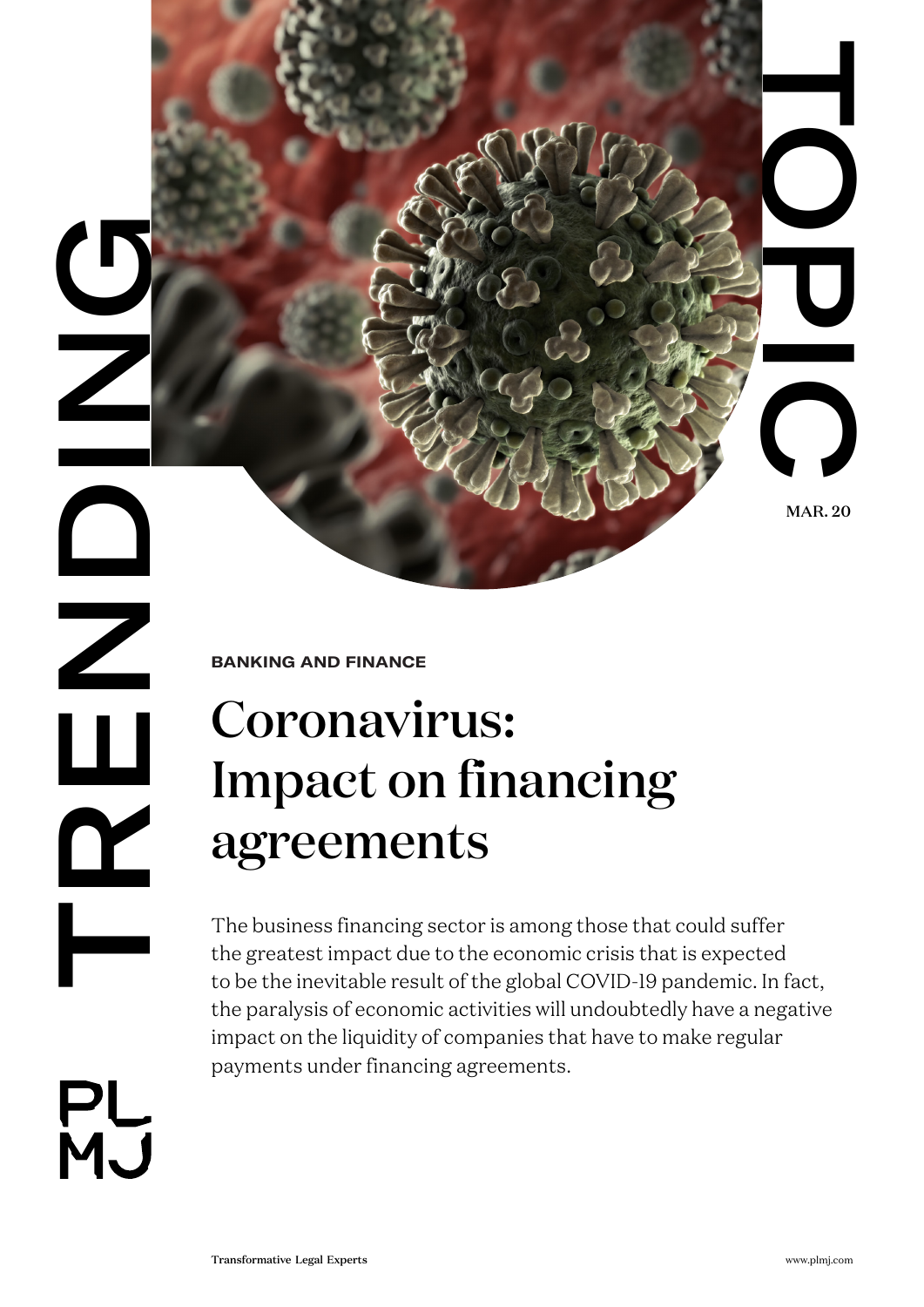These liquidity problems will seriously harm the ability of companies to meet their obligations on time. This is likely to lead to breaches of con tract that could be grounds for terminating the agreements and for the acceleration of any out standing obligations, which would have an even more serious effect on the economic and financial situations of companies.

The current situation is an exceptional one that is not always adequately addressed in the financing agreements themselves. Therefore, companies and financial institutions should analyse the word ing of their agreements so they are in a better position to plan the actions to deal with any issues that arise under them.

# **Issues to be considered by debtors**

#### Information obligations:

Debtors must analyse the information obliga tions contained in the financing agreements, in particular, the ones that oblige them to inform the financial institutions of imminent contrac tual breaches and, in particular, in what related to breaches of pecuniary obligations. Although not expressly provided for in the agreement, it is recommended that debtors take a proactive approach in anticipating any potential breach in order to comply the ancillary duty of information arising from good faith principles;

# Breach of financial covenants:

The presumed liquidity problems and loss of turnover that will be felt by debtors may lead to a breach of the financial ratios set out in the financ ing agreements. As a result, companies should look at solutions that would make it easier to fulfil their obligations (for example, capital injections), in light of the cure periods provided for in the agreement and in order to demonstrate that the company has a plan to restore the levels of the financial ratios agreed in the short and medium term. On this point, it is also important not to neglect the potential impact of any disruption of the work of auditors and the operations of stock markets, which will make it more difficult to calculate these ratios;

# The impact of other events of default:

Financing agreements commonly list a wide range of events of default, other than breach of pecuniary obligations, which could lead to the anticipation of obligations. Therefore, besides the situations involving a breach of financial covenants, provision is made for cases such as a cessation of activity, material adverse effect on the economic activity of the debtor, violation of laws or regulations (note the impact of legis lative measures taken in the context of a state of emergency), submission of petitions for the insolvency of the debtor, or the commencement of enforcement actions against the debtor;

> "The paralysis of economic activities will undoubtedly have a negative impact on the liquidity of companies that have to make regular payments under financing agreements."

# Cross-default:

The early maturity of obligations under the financ ing agreement will not only have an impact on the financing agreement itself. It may also cause other financial institutions to declare the acceleration of their agreements. They will do so to ensure that they are in the same position to the other creditors and that they do not lose out because they have taken a more passive or understand ing approach to the difficulties of debtors. This means the potential impact of default should not be considered in isolation, but rather in light of its potential impact on other agreements;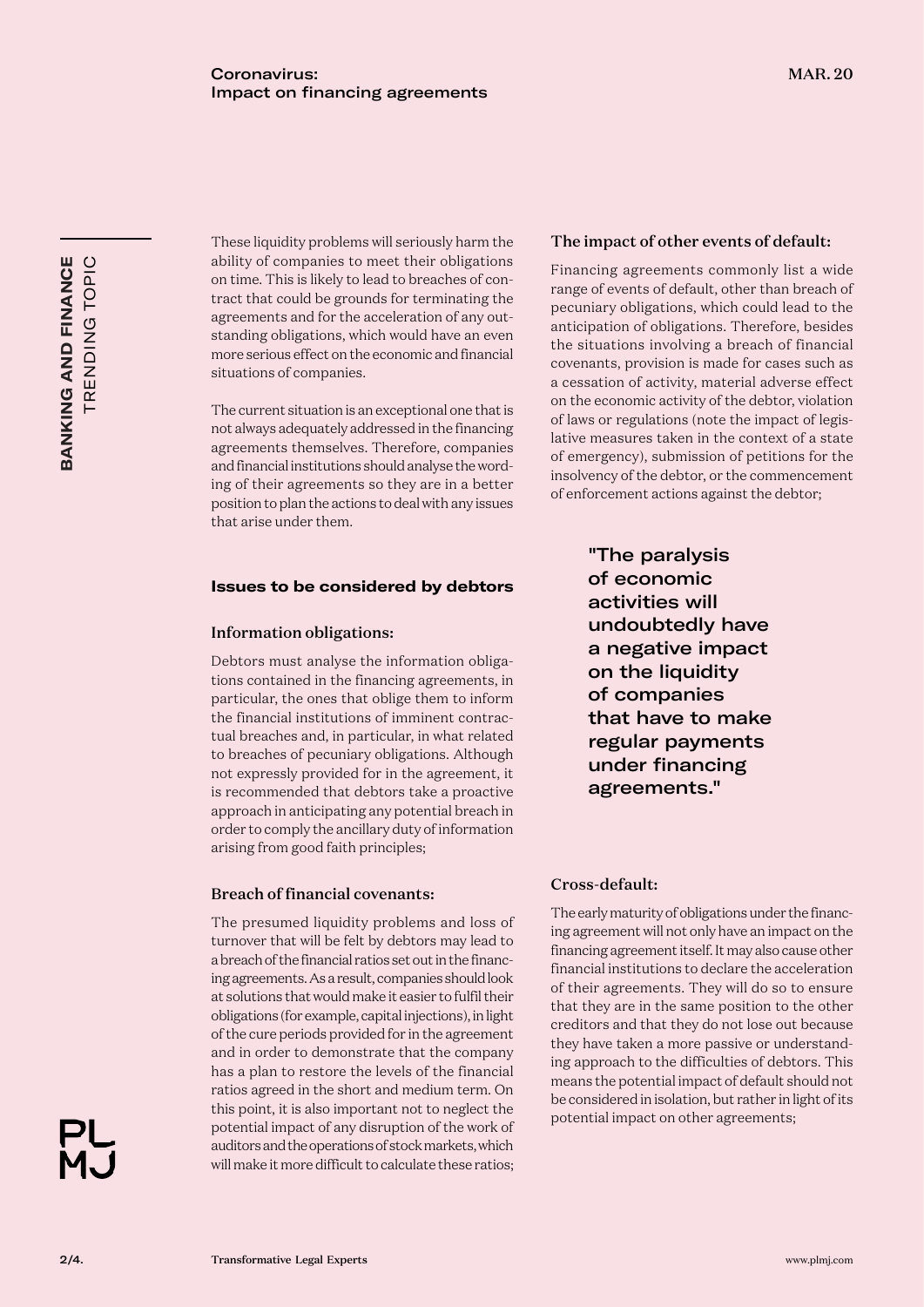# Requests for waiver / cure periods:

Debtors must also check whether there are any cure periods that apply in the event of default, without prejudice to the information duties mentioned above. If these periods are not sufficient to remedy the default and prevent the early maturity of the obligations, debtors should once again actively submit requests for waivers due to the current situation;

> "This means the potential impact of default should not be considered in isolation, but rather in light of its potential impact on other agreements."

#### Force majeure or impossibility to perform:

Debtors should also look at the extent to which they can benefit from clauses that provide for situations of force majeure. These are clauses which, when there are unforeseeable events outside the control of the parties, provide for the temporary suspension or even the termination of the obligations contained in the agreements in question, without this giving rise to a duty to pay compensation. If such a clause exists, the burden of proving the existence of the situation of force majeure falls on the party that wishes to take advantage of it. That party must demonstrate a causal relationship between the event of force majeure – the pandemic – and its failure to fulfil its obligation. Even if the agreement does not contain a force majeure clause, it is still possible for the defaulting party to take advantage of the rules set out above. To do so, that party will have to prove that it has become impossible for it to fulfil its obligations for reasons not attributable to it.



# **Issues to be considered by financial institutions**

# Termination of agreements:

In view of the exceptional nature of this situation, the question of whether to exercise the right to terminate the agreement should be examined with particular care. This is because debtors could, with a likelihood of success, claim partial objective impossibility to perform their obligations under the agreement, or a case of force majeure, under the general terms of the civil law. As a result, the termination of the agreement without a thorough and careful legal analysis and the proper grounds could be considered an abusive exercise of this right. This is particularly so if the termination is based on non-pecuniary obligations, and the consequence could be civil liability on the part of the financial institution;

# Cure periods:

Before starting any action to terminate an agreement, the financial institution should check whether there are any cure periods that temporally restrict the possibility of exercising the right of termination. Otherwise, it will have to adequately justify the impossibility of remedying the breach during the cure period;

# Requests for waiver:

Financial institutions should analyse and respond as quickly as possible to any requests for waiver from debtors. In doing so, they should take into account the specific situations alleged and the likelihood of the breach being remedied in the future. They should also check whether the agreement provides for any maximum periods to respond to such requests in order to avoid inadvertently providing tacit consent;